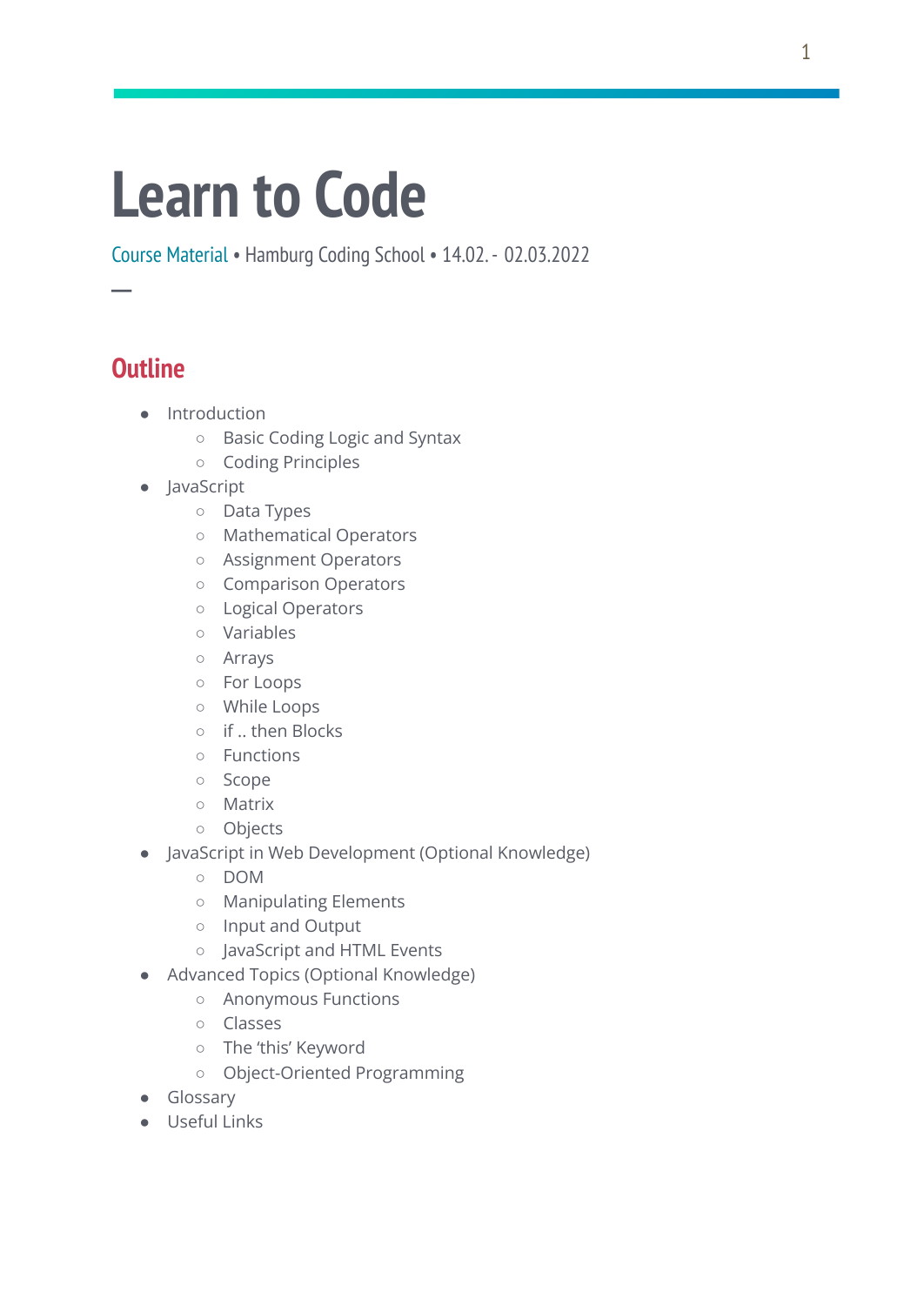# **Introduction**

## Basic Coding Logic and Syntax

- JavaScript is basically computed line by line, from top down, from left to right, what is written inside brackets is evaluated before what is outside them.
- Certain keywords are used to identify actions to be performed (e.g. the var keyword tells the browser to create a variable).
- When you name a variable (or array, function etc.) the first character must be a letter, an underscore (\_) or a dollar sign (\$). Subsequent characters may be letters, numbers, underscores or dollar signs. Also:
	- it can not be one of the keywords that are reserved for JavaScript (like *var*, *if*, *else*, *for*, *break*, etc. - about 40 words, you can look them up here: [https://www.w3schools.com/js/js\\_reserved.asp](https://www.w3schools.com/js/js_reserved.asp))
	- $\circ$  it can not start with a number
	- JavaScript is case sensitive (the variables lastname and lastName are two different variables)
	- by convention and for readability JavaScript uses camelCase and PascalCase.
- Comments are ignored by the browser and will not be executed. They can be used to explain JavaScript code or to prevent execution, when testing alternative code.

```
// double dashes to comment out single lines
/* dashes and asterisks to comment out
multiple lines */
```
- Semicolons separate JavaScript statements. Add a semicolon at the end of each executable statement.
- JavaScript statements can be grouped together in code blocks, inside curly brackets **{**...**}**. The purpose of code blocks is to define statements to be executed together.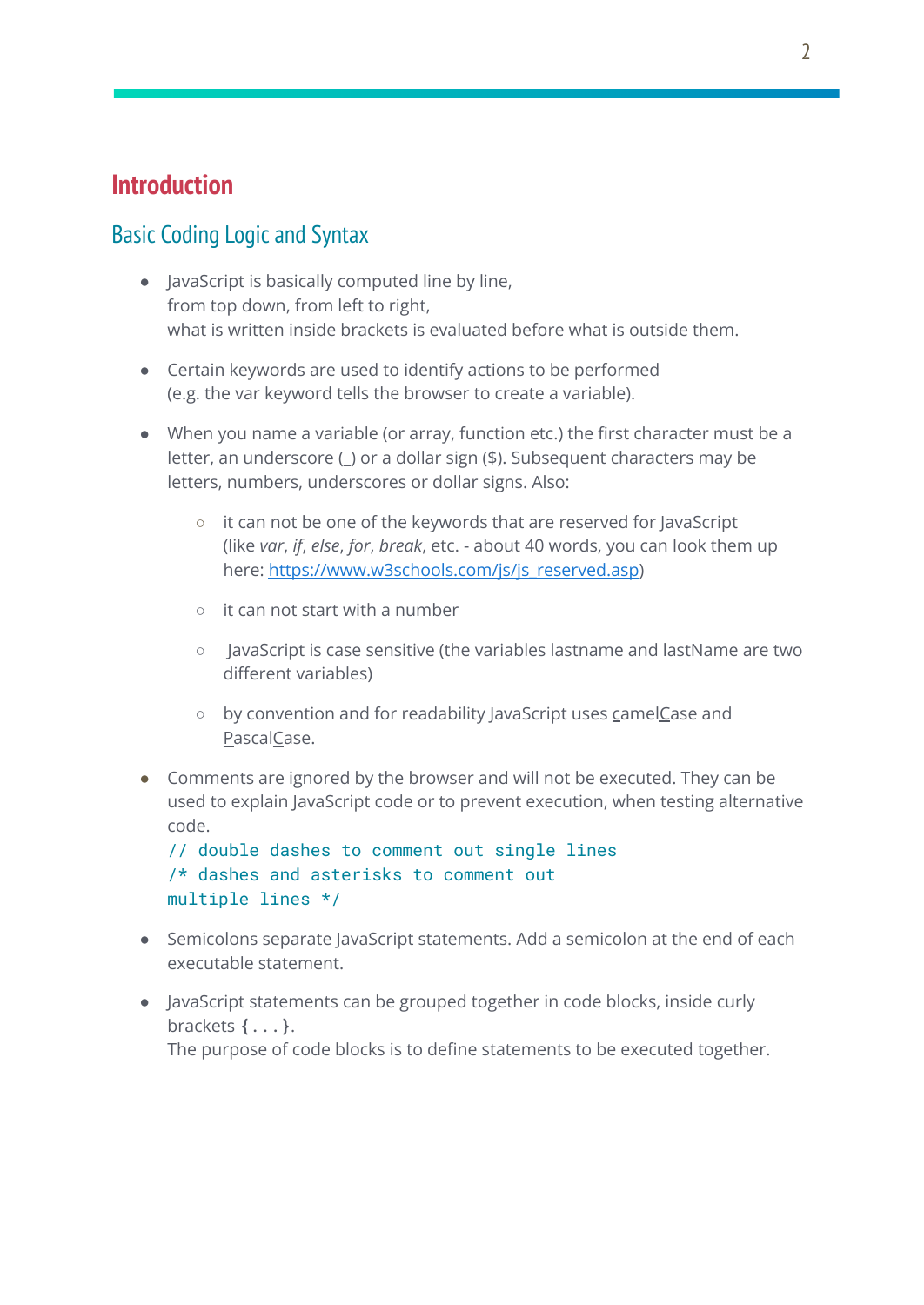# Coding Principles

- Break the task down into small steps.
- First make it work, then make it better.
- Test if what you are doing is working (for example with console.log() etc.)
- Check the console to find errors.
- Make errors to learn from them.
- Your code should be right as well as easy to read by others.
- Naming your variables and functions for what they are meant will make your code more readable.
- If you can't solve it, take a break.
- If you don't make progress for one hour, ask someone.
- DRY: Don't Repeat Yourself

# **JavaScript**

#### Data Types

A variable can hold a value, which can be a text (string), a number or something else. This is referred to as the data type.

| numbers  | JavaScript has only one type of numbers. Many other programming<br>languages distinguish between <i>integers</i> (whole numbers, e.g. 35) and<br><i>floats</i> (everything with a dot, e.g. 3.14, or even 1.0). |  |
|----------|-----------------------------------------------------------------------------------------------------------------------------------------------------------------------------------------------------------------|--|
| strings  | Any series of characters like "John Doe". Strings are written with<br>quotes. You can use single quotes '' or double quotes "".                                                                                 |  |
| booleans | Can only have one of two values: true or false                                                                                                                                                                  |  |
| arrays   | A structure that allows you to store a list of values in one single<br>reference.                                                                                                                               |  |
| objects  | Constructs that have properties (see section about Objects).<br>Everything in JavaScript is an object, and can be stored in a variable.                                                                         |  |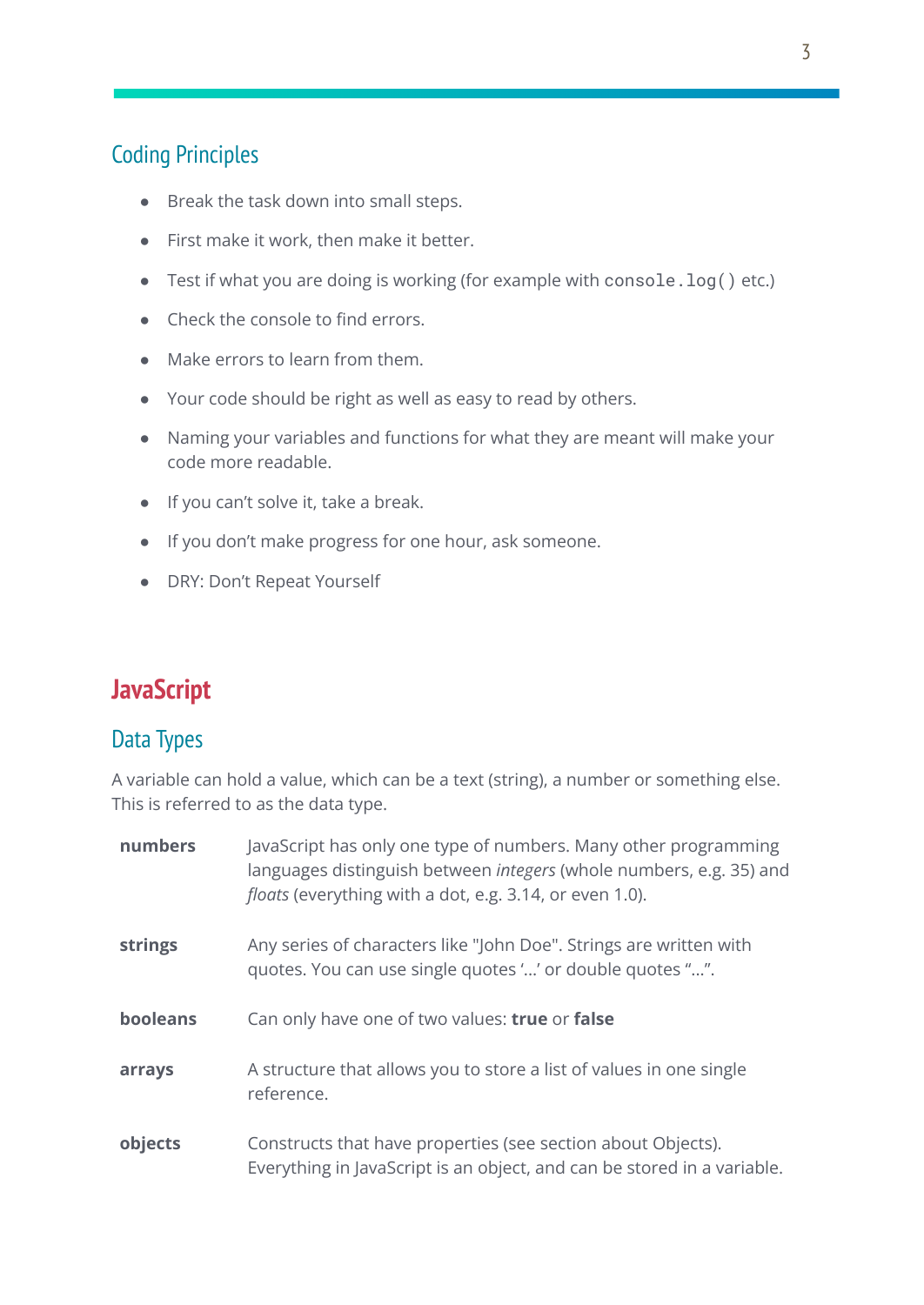When adding a number and a string, JavaScript will treat the number as a string.

#### Mathematical Operators

- + Addition (and also used for concatenating strings)
- Subtraction
- \* Multiplication
- / Division
- % Modulus (Division Remainder)
- ++ Increment
- -- Decrement
- \*\* Exponentiation (optional knowledge)

## Assignment Operators

- = assigns a value
- $+=$  example:  $x \leftarrow y$  is the same as  $x = x + y$
- $\epsilon$  -= example:  $x \epsilon$  y is the same as  $x = x y$
- \*= example:  $x * = y$  is the same as  $x = x * y$
- $/$ = example: x  $/$ = y is the same as x = x  $/$  y
- %= example:  $x$  %= y is the same as  $x = x$  % y
- \*\*= example:  $x * = y$  is the same as  $x = x * * y$  (optional knowledge)

## Comparison Operators

- $==$  equal to
- != not equal
- > greater than
- < less than
- >= greater than or equal to
- <= less than or equal to
- === equal value and equal type (optional knowledge)
- !== not equal value or not equal type (optional knowledge)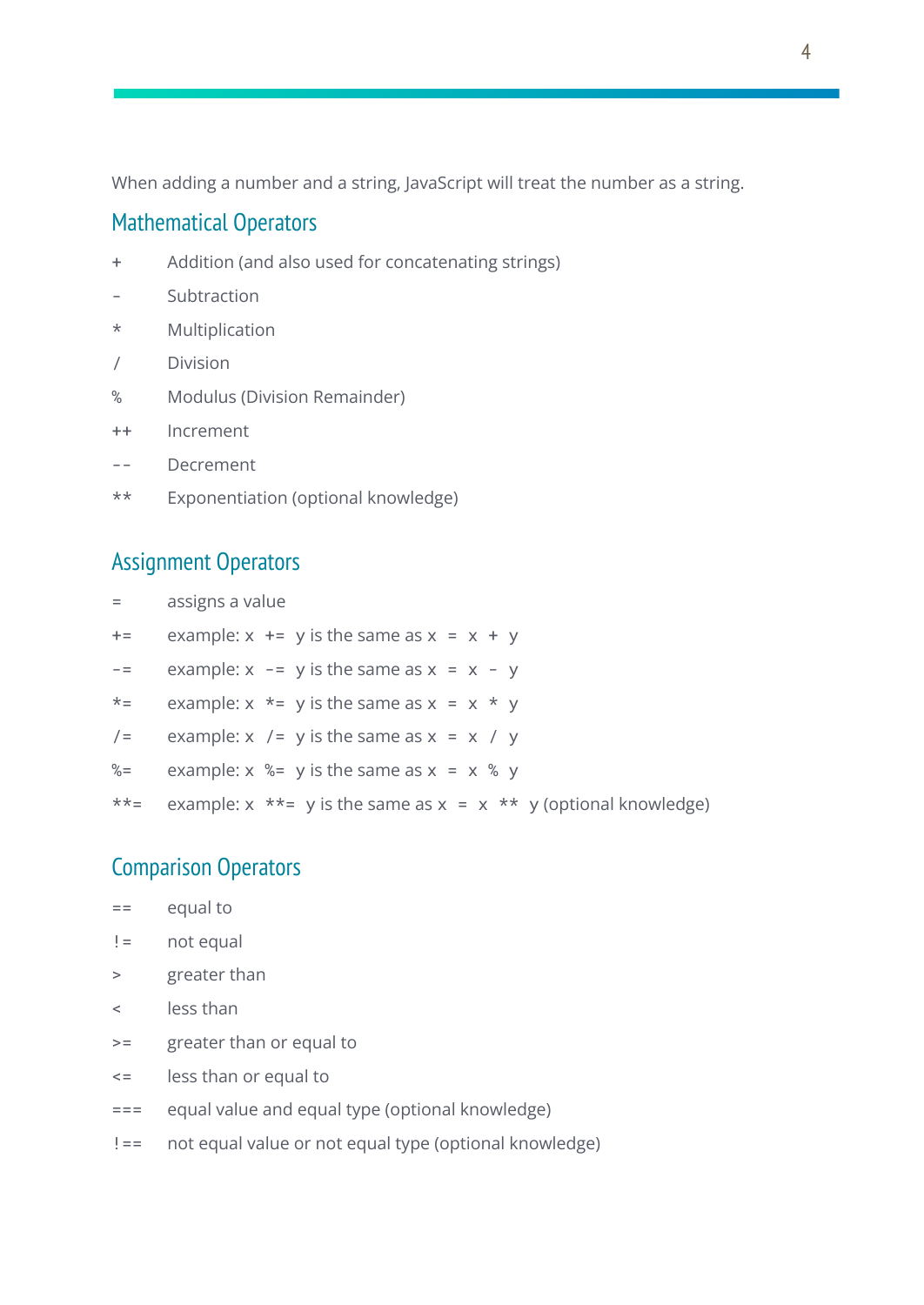## Logical Operators

| &&                 | logical AND (both sides need to be true)         |
|--------------------|--------------------------------------------------|
|                    | $  $ logical OR (one side needs to be true)      |
| de la construcción | logical NOT (turns true to false and vice versa) |

## **Variables**

JavaScript variables can be seen as containers for storing data.

With **var** you declare (create) it, with **=** you assign it a value. This can be done in one line:

```
var carBrand = "Mercedes";
```
carBrand is the name of the variable, "Mercedes" is its value.

You can access the variable value by using the variable name.

```
console.log(carBrand); // Will print out "Mercedes"
```
If you reassign the variable a different value later, the original value gets overwritten.

```
var favoriteDesert = "ice cream";
var favoriteDesert = "chocolate cake"; // the variable name has
not changed, but its value is now "chocolate cake".
```
JavaScript first calculates the value before assigning it to the variable.

var  $x = 5$ : var  $x = x + 3$ ; // now the value of x is 8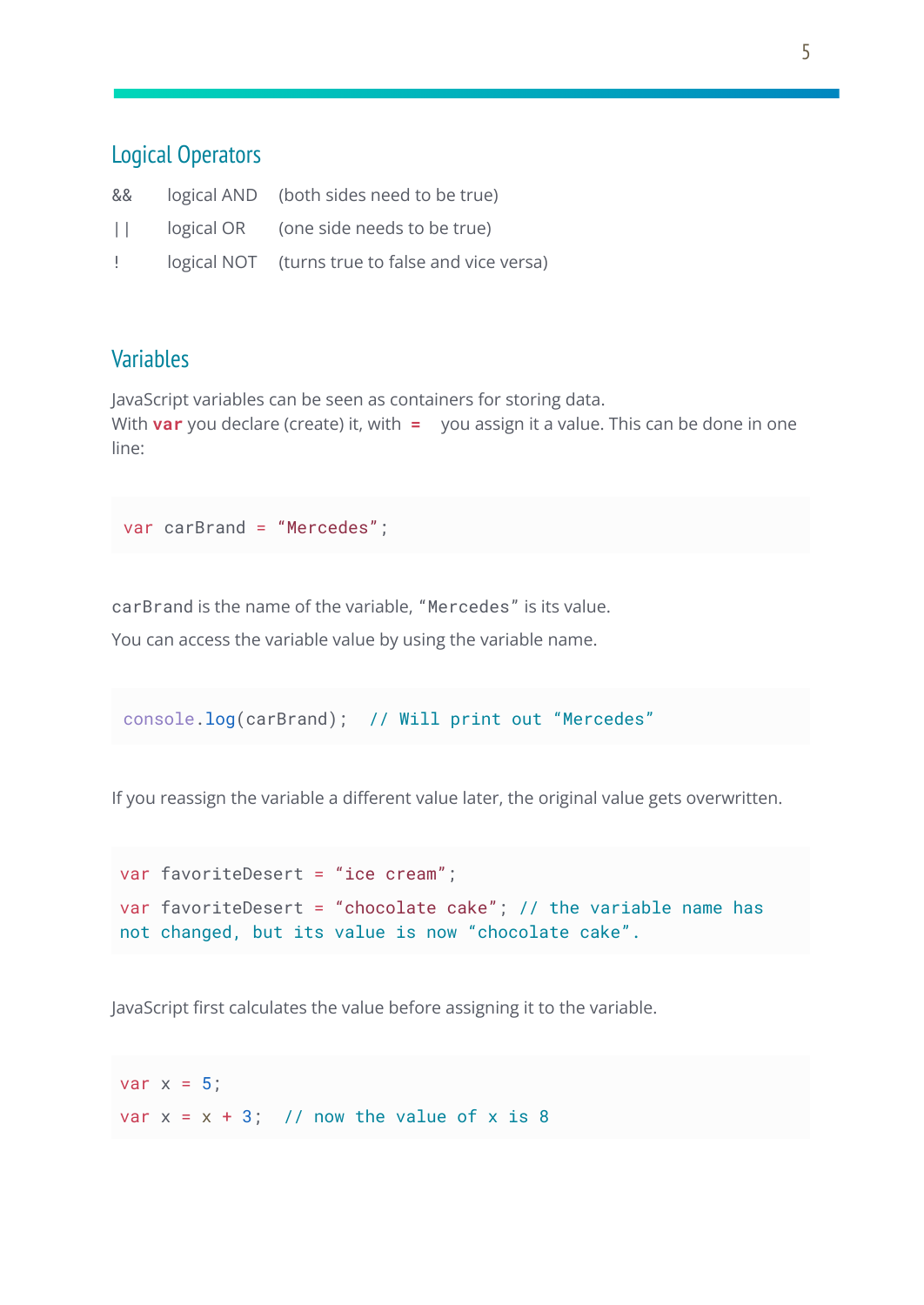#### Optional knowledge:

**let** is used in web development, an alternative to var, but stricter **const** is used for constants, meaning the content can't change

#### Arrays

An array is a special variable, which can hold more than one value at a time.

```
var arrayName = [ "a", "b", "c" ];
```
JavaScript arrays are written with square brackets.

Array items are separated by commas and their indexes are zero-based, which means the first item is [0], second is [1], and so on.

You access a value in an array by using the array name, and the index in brackets.

```
console.log(arrayName[1]); // Will print out "b"
```
#### **Adding Array Elements**

The easiest way to add a new element to (the end of) an array is using the push() method:

```
var fruits = ["Banana", "Orange", "Apple", "Mango"];
fruits.push("Lemon"); // adds a new element (Lemon) to fruits
```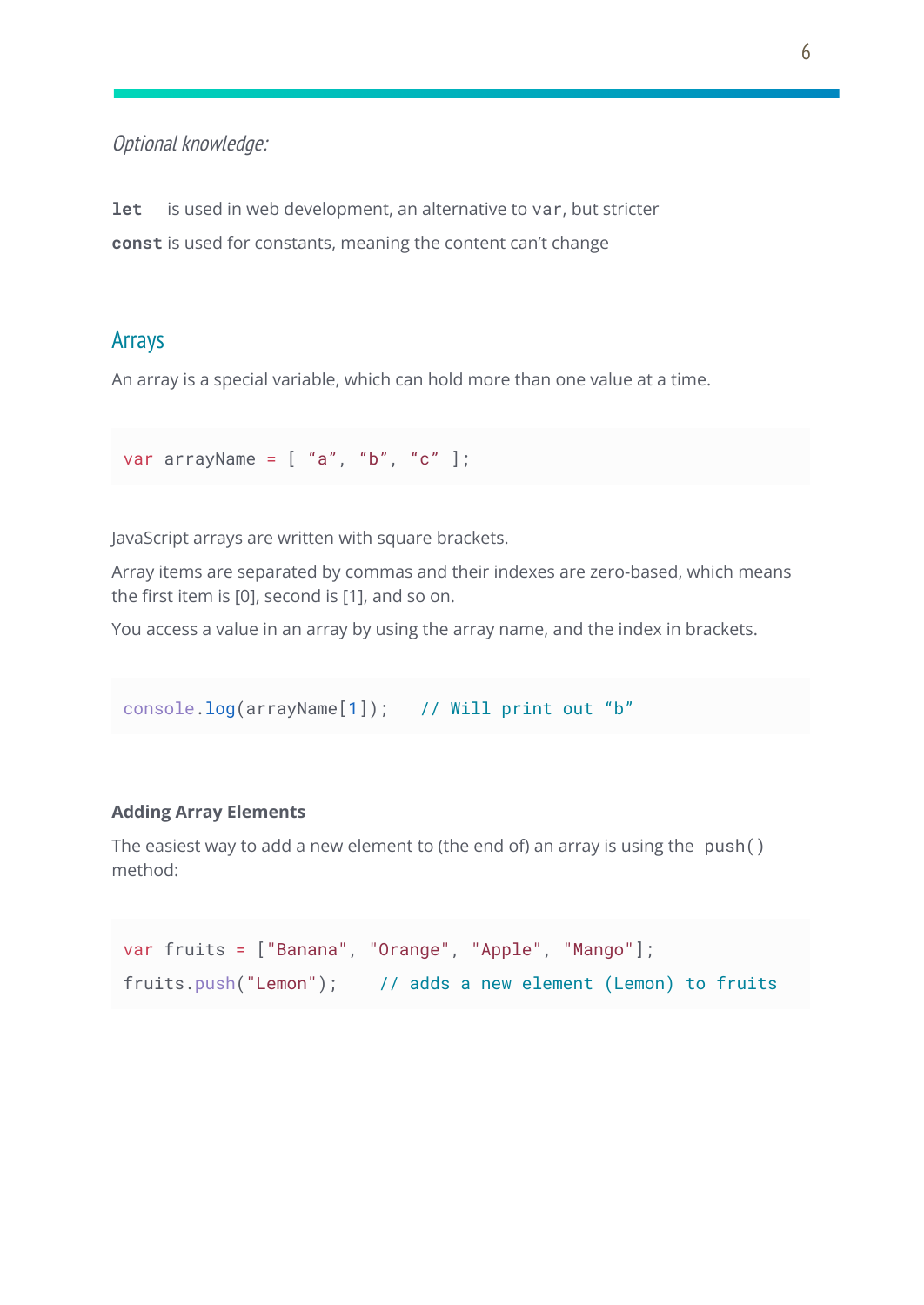#### **Removing Array Elements**

The pop() method removes the last element from an array:

```
var fruits = ["Banana", "Orange", "Apple", "Mango"];
fruits.pop(); // Removes the last element ("Mango") from fruits
```
## For Loops

Loops are used to execute a block of code a number of times.

```
for(var i = 0; i < 10; i++) {
 // code block to be executed 10 times
}
```
A for loop always needs three statements:

```
for(statement 1; statement 2; statement 3) {
 // code block to be executed
}
```
statement 1 is executed (one time) before the execution of the code block. statement 2 defines the condition for executing the code block. statement 3 is executed (every time) after the code block has been executed. Best used when you know how often you want to run some code.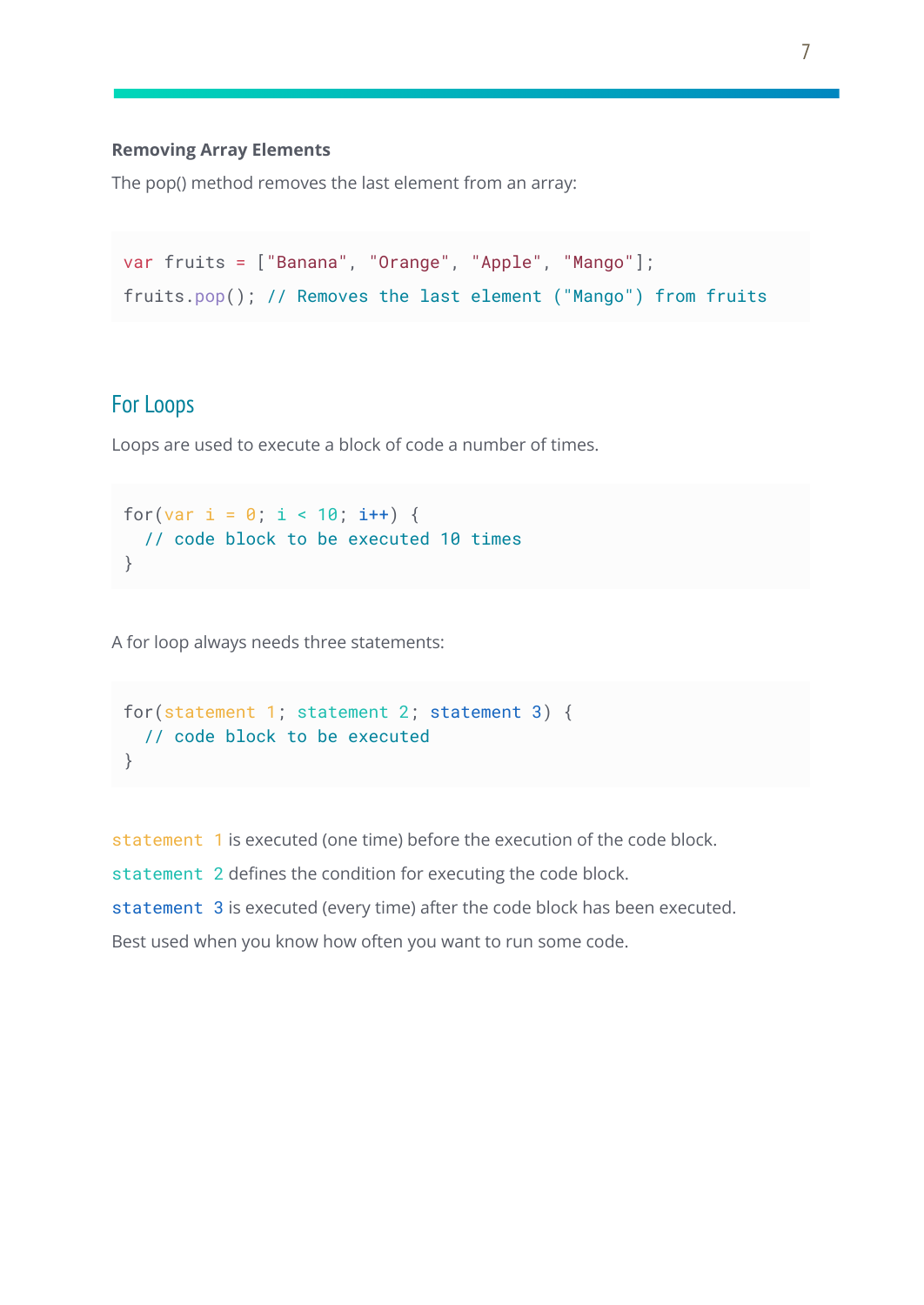#### While Loops

While Loops can execute a block of code as long as a specified condition (inside the brackets) is true.

```
var condition = true;
while (condition) {
 // code block to be executed
 condition = false;
}
```
Best used for when you don't know how often some code has to run until a certain condition is met.

## if .. then Blocks

```
if (condition) {
 // code block to be executed
}
```
Everything in the blog will only be executed if the condition (can be a variable or a comparison) is true.

```
if (condition) {
 // code block A to be executed
} else {
 // code block B to be executed
}
```
#### **'else' and 'else if'**

With **else if** you can check for another condition and with **else** you can define an alternative block that is executed if the condition is (or all previous condition*s* are) false: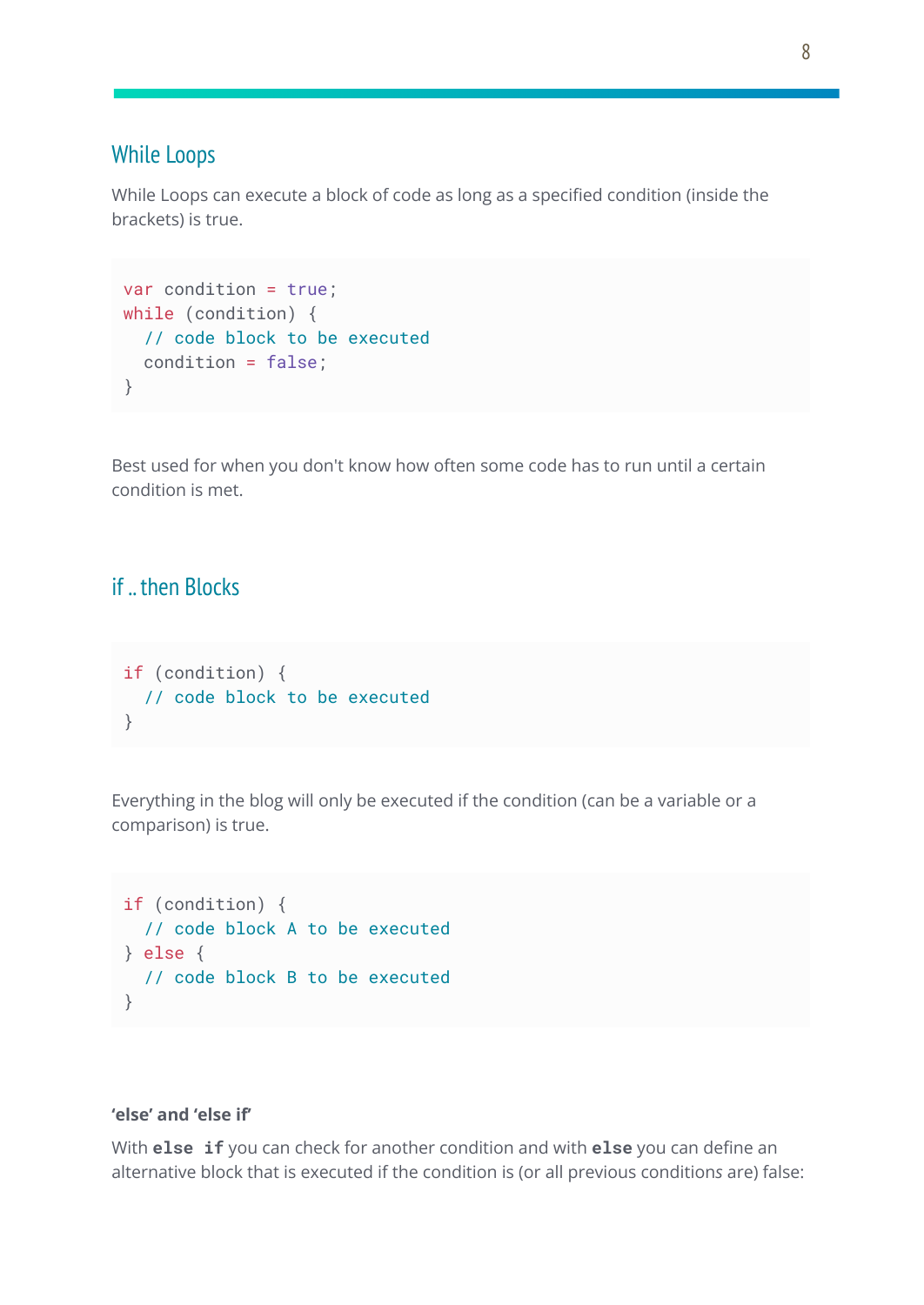```
if (conditionA) {
 // code block A to be executed
} else if (conditionB) {
 // code block B to be executed
} else {
 // code block C to be executed
}
```
You can add any number of else if's, but there can only be one (single) if and one (single) else.

You don't have to define an else. But if you use it, it has to be at the end.

Optional knowledge:

**The 'break' keyword**

```
for (var i = 0; i < 10; i++) {
 if (condition) {
   break; // leave the loop
  }
 // code to be executed
}
```
With **break** you can stop the for loop. All following code in the for block will be ignored, and instead it will continue to execute the code below the for loop.

#### **Functions**

Functions are code blocks with a name.

```
function printSomething() {
 console.log("some text");
}
```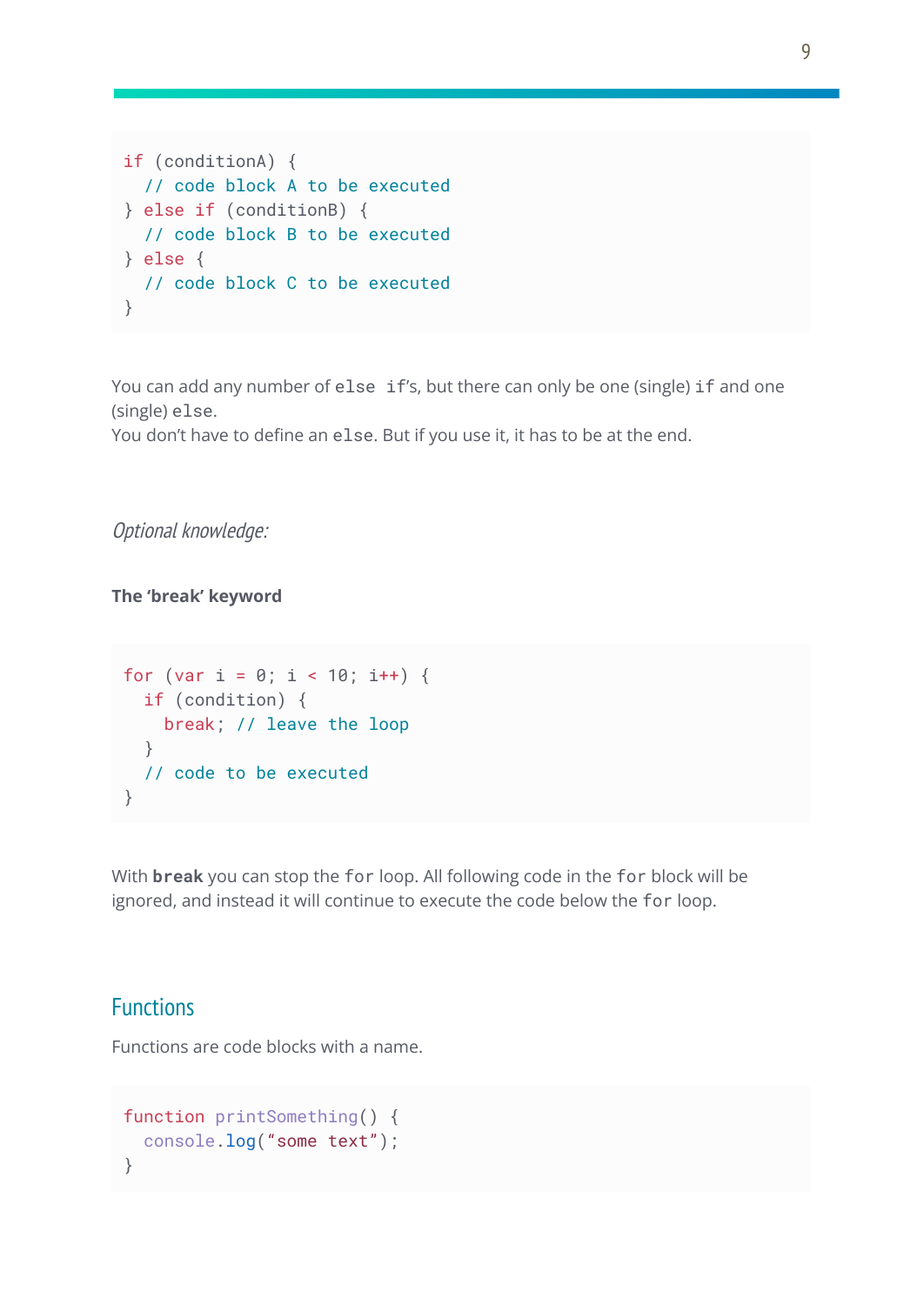You can execute a function by *calling* it like this:

```
printSomething(); // will print "some text"
```
#### **Parameters**

You can pass parameters to a function:

```
function print(name) {
console.log(name);
}
```
If you use parameters, you have to put them into the brackets when calling the function:

```
var myName = "Teresa";
printName(myName); // will print "Teresa"
```
#### **Return values**

Functions can return a value.

The return statement stops the execution of a function and returns a value from that function.

```
function calculateAverage(number1, number2) {
 var sum = number1 + number 2;
 var average = sum / 2:
 return average;
}
```
You can, for example, write the returned value into a variable: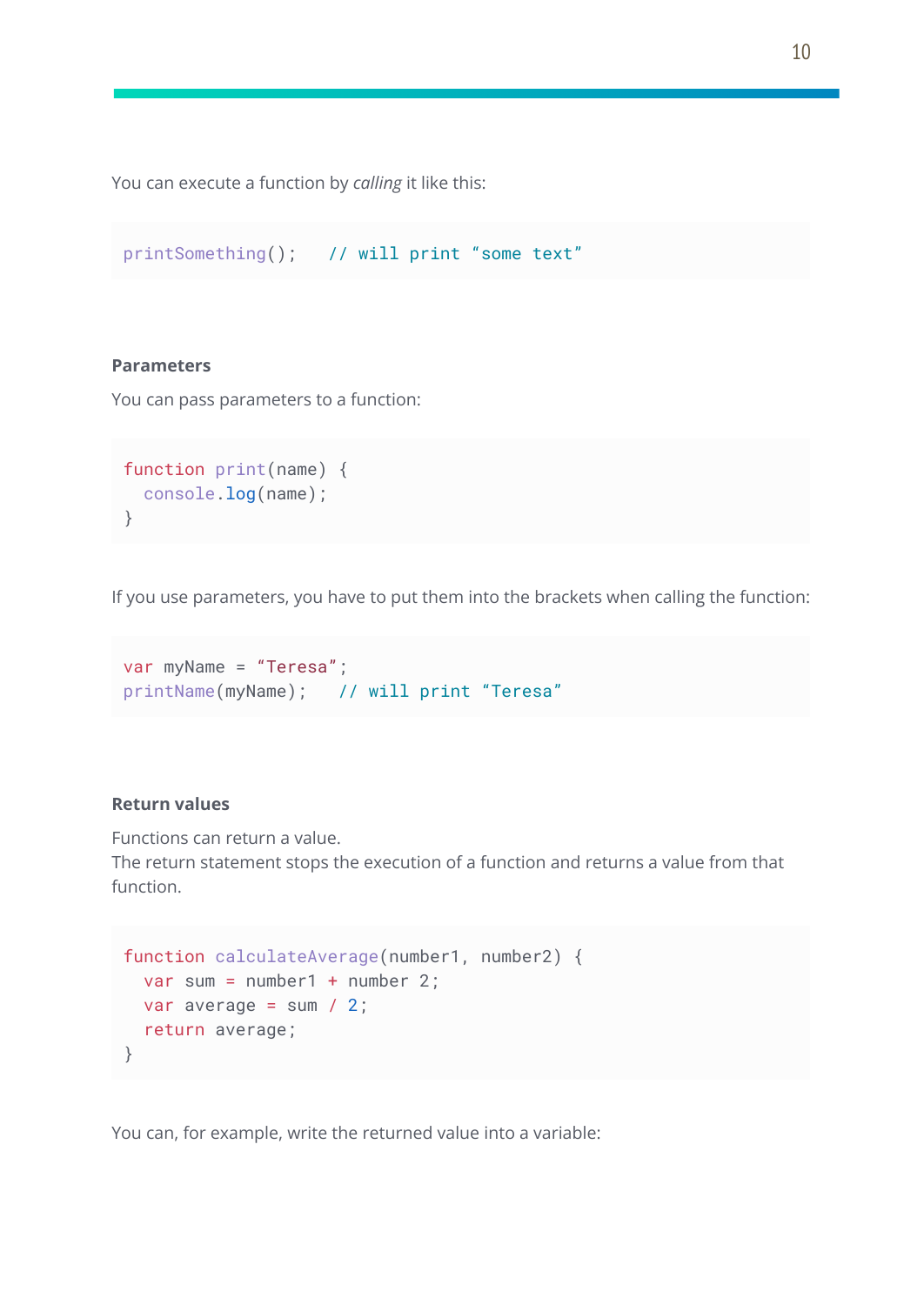var a =  $27$ ; var  $b = 45$ ; var average = calculateAverage(a, b);

Functions can only return one value.

## Scope

In JavaScript there are two types of scope:

- Local scope
- Global scope

JavaScript has 'function scope': Each function creates its own new scope.

Scope determines the accessibility (visibility) of these variables.

Variables declared inside a function are not accessible (visible) from outside the function. They become *local* to the function.

Local variables have function scope: They can only be accessed from within the function.

Since local variables are only recognized inside their functions, variables with the same name can be used in different functions.

Local variables are created when a function starts, and deleted when the function is completed.

A variable declared outside a function becomes *global*.

A global variable has global scope: All scripts and functions on a web page can access it.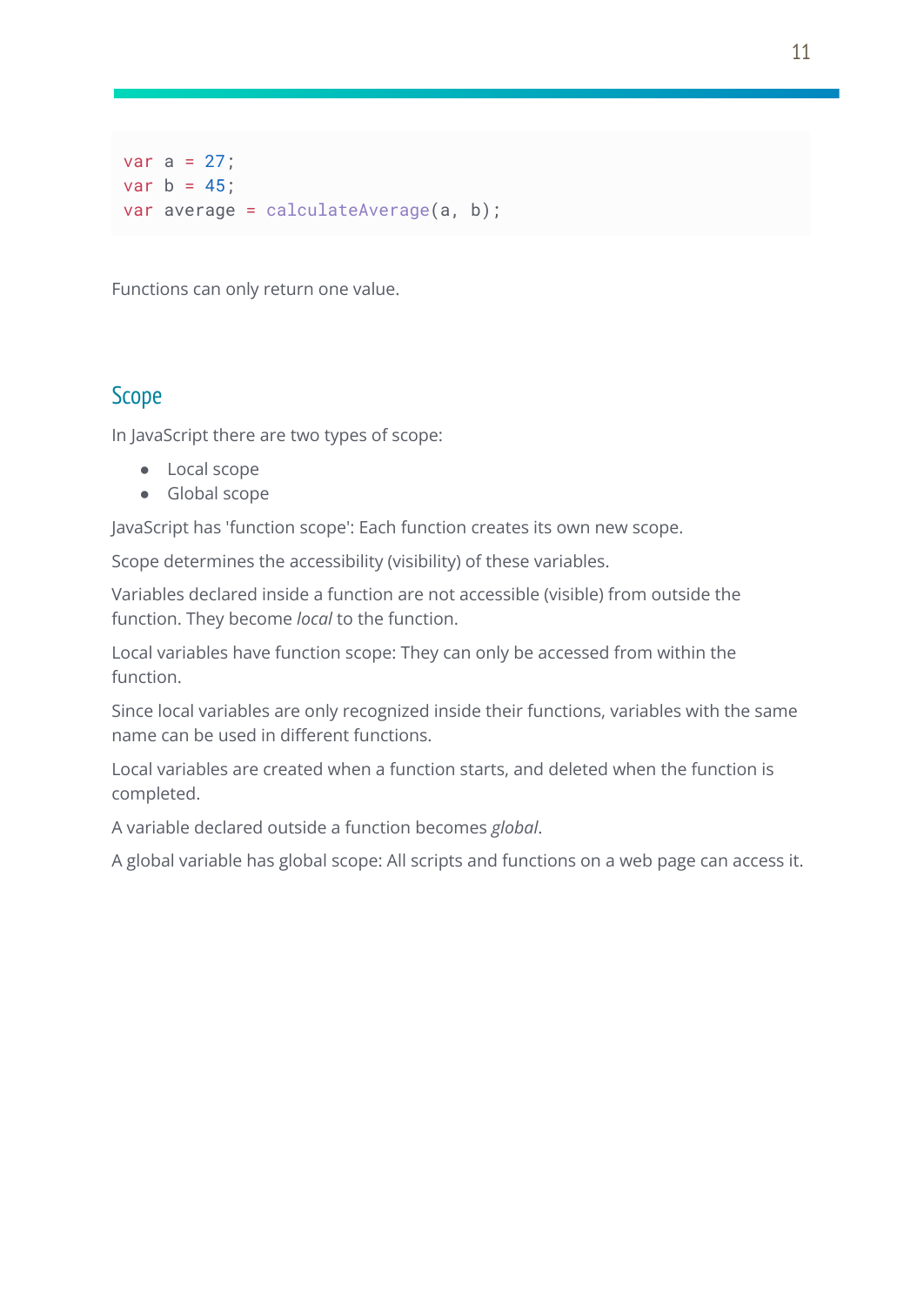#### **Matrix**

A Matrix is an array within an array.

```
var hotelRooms = [
     [1, 2, 3, 4, 5][ 11, 12, 14, 15, 16 ],
     [ 21, 22, 23, 24, 25 ]
];
```
You can access its values just like with an array, only now you need to specify two indexes: row and column.

```
var room = hotelRooms[1][2];
console.log(room); // prints 14
```
## **Objects**

Objects are variables too, but (like arrays) can contain many values. Other than in arrays its values are not ordered but written as **name : value** pairs.

```
var person = \{firstName : "John",
   lastName : "Doe",
   age : 50,
   eyeColor : "blue",
   student : true
};
console.log(person.firstName + " is " + person.age
   + " years old."); // will print "John is 50 years old."
```
JavaScript objects are written with curly braces: **{}**

The **name:value** pairs in JavaScript objects are called **properties**. They are separated by commas. Object properties can be single values like strings or numbers or other arrays, objects or functions.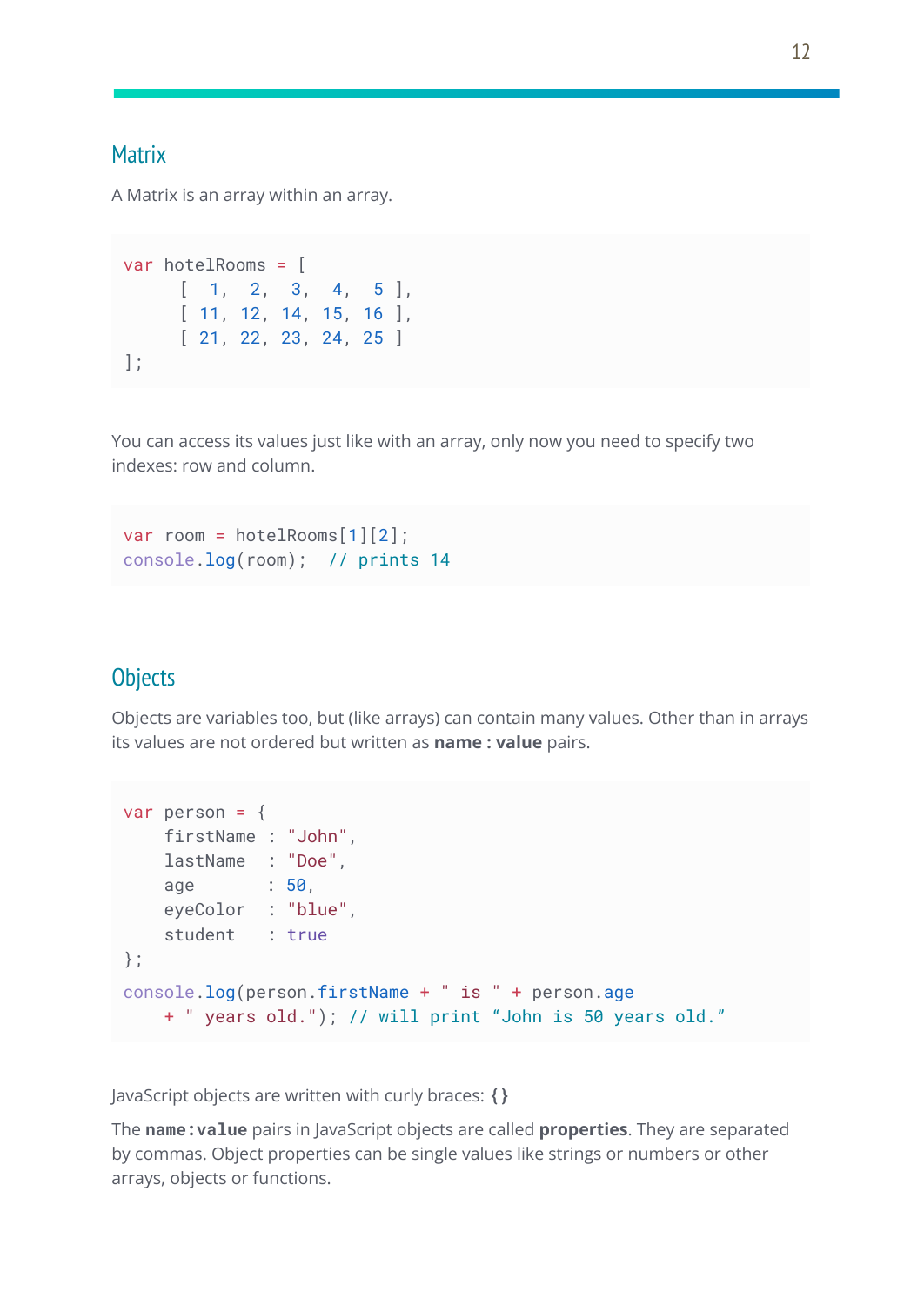You can access object properties in two ways:

- objectName.propertyName or
- objectName["propertyName"]

This is also called the JavaScript Object Notation - **JSON**.

#### Optional knowledge:

#### **Methods**

Objects can also have *methods*: a method is a function stored as a property.

```
var person = \{firstName : "John",
    lastName : "Doe",
    sayHello : function() {
                  console.log("Hello my name is John Doe");
                }
};
```
You call it like this:

```
person.sayHello(); // prints "Hello my name is John Doe"
```
In JavaScript almost everything is an **object**. For example:

| Math.PI       | PI is a <b>property</b> of MATH with the value of $\approx 3.14$ |
|---------------|------------------------------------------------------------------|
| Math.random() | random() is a function stored as a property of Math              |
|               | and returns a random number                                      |

#### **Method Chaining**

For objects that have methods, you can build a chain with the method calls, as an alternative of storing each return value in a variable.

Let's have a look at an example. We have two objects with methods: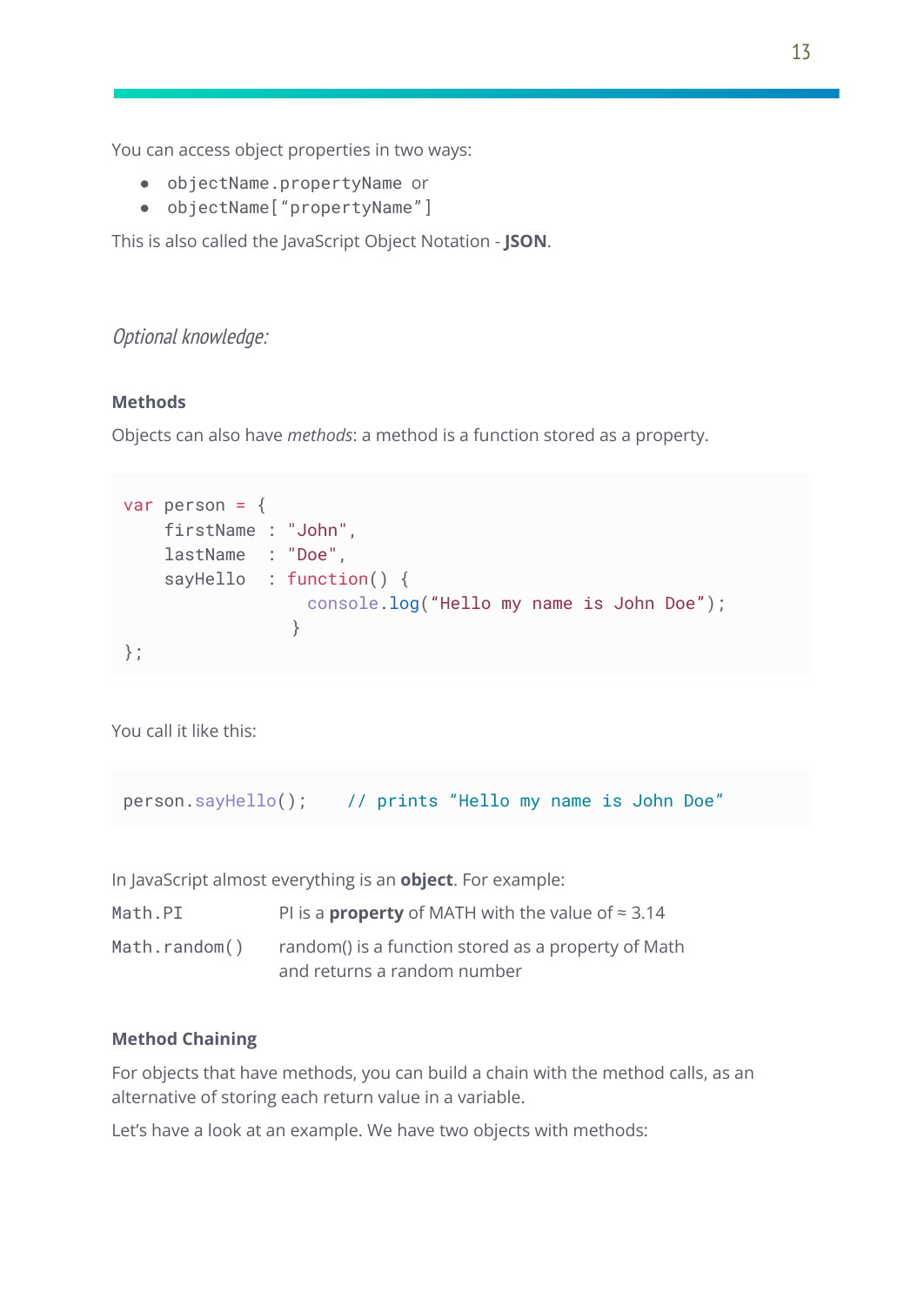```
var johnDoe = {
   firstName : "John",
    lastName : "Doe",
    doExercise : function() {
                  console.log("Doing a coding exercise...");
                 }
};
var mentor = \{firstName : "Max",
    lastName : "Mustermann",
    mentee : johnDoe,
    getMentee : function() {
                 return this.mentee;
                }
};
```
On these we could call their methods one after the other:

```
var mentee = mentor.getMentee();
mentee.doExercise(); // Prints out "Doing a coding exercise..."
```
This would be the same as doing:

```
mentor.getMentee().doExercise();
```
This is called method chaining.

Method chaining also works with line breaks. This is useful if the chain gets too long.

```
mentor.getMentee()
     .doExercise(); // Would work the same way
```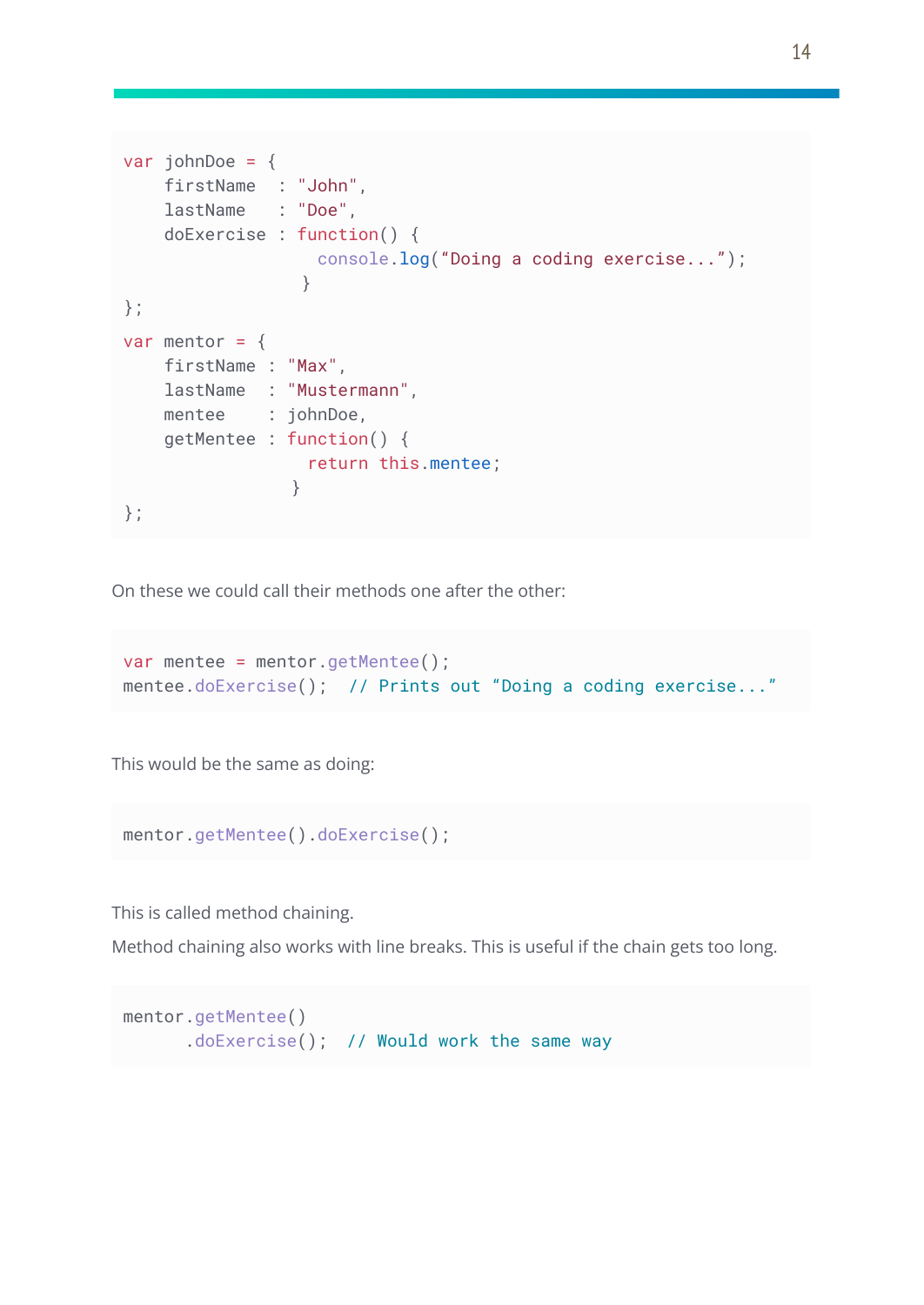# **JavaScript in Web Development (Optional Knowledge)**

#### DOM

Now you have an idea what an object is, try to see the whole webpage as an object.

The <body> of a webpage for example is a property of the webpage and can therefore be addressed like this:

document.body // the <br/>body> tag

You also already used one of its functions / methods:

write() is a method of the object document and document.write() writes an HTML expression to the webpage.

With your current vocabulary you probably get what these are doing:

```
document.images.length /* addresses the property with the number
of images on a page as its value */
document.body.style.backgroundColor = "yellow"; /* this will set
the property backgroundColor to its new value "yellow" */
```
What JavaScript does is it builds a tree (nested objects) of all tags in an HTML document in the background, so you can access it with JavaScript when needed.



(Source: [https://www.w3schools.com/whatis/whatis\\_htmldom.asp\)](https://www.w3schools.com/whatis/whatis_htmldom.asp)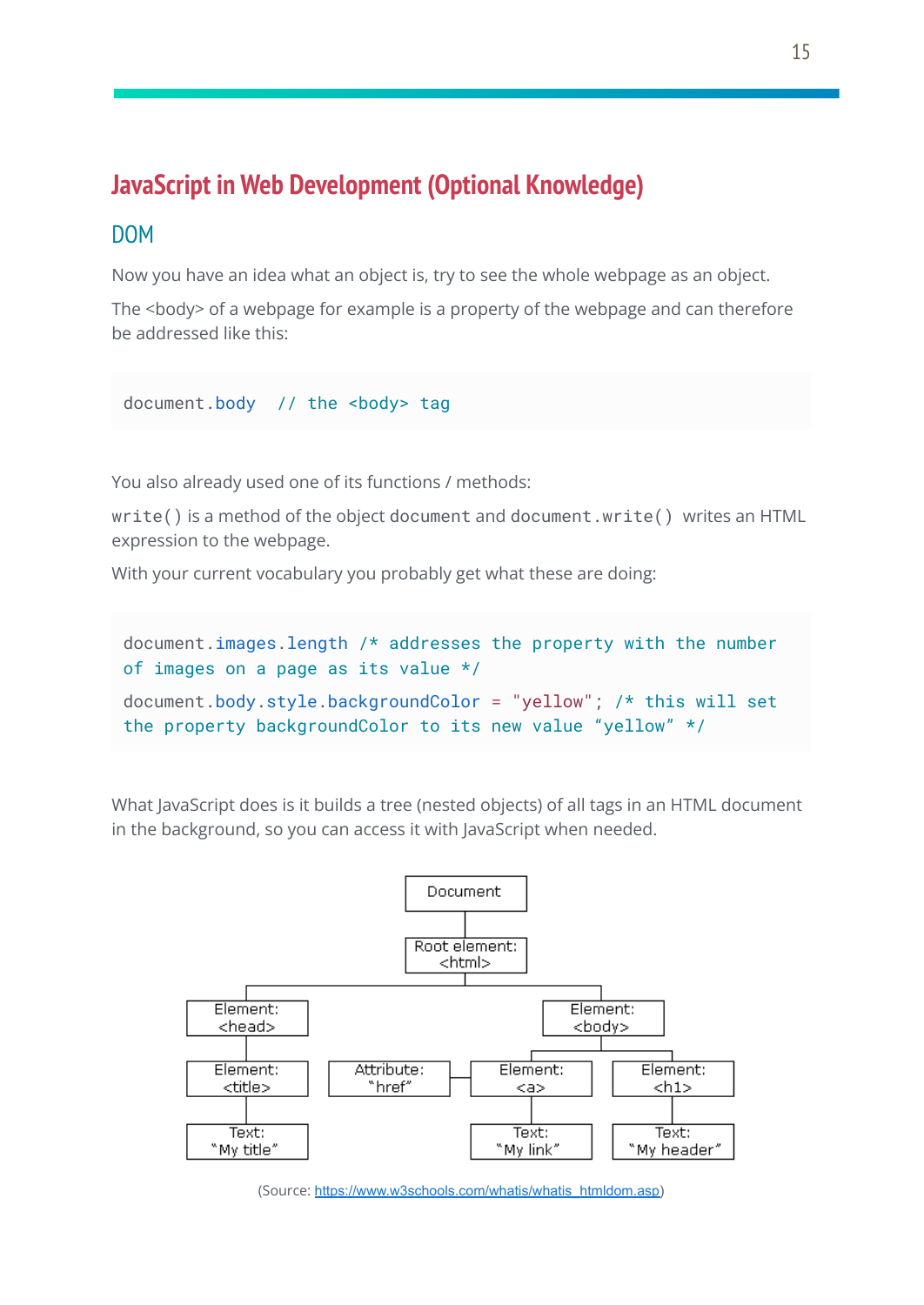This is called the DOM: the Document Object Model.

You can access DOM elements with JavaScript like this:

document.getElementById("demo");

The getElementById() method returns the element that has an ID attribute with the specified value:

```
<div id="demo">...</div>
```
This method is one of the most common methods in the HTML DOM, and is used almost every time you want to manipulate, or get info from, an element on your document.

It returns null if no elements with the specified ID exists.

An ID should be unique within a page. However, if more than one element with the specified ID exists, the getElementById() method returns the first element in the source code.

## Manipulating Elements

To manipulate the element you can access it like any other property in an object:

```
// first get the element with id="demo"
var x = document.getElementById("demo");
// Change the color of the element
x.style.color = "red";
// Change the text inside an element
x.innerHTML = "New content";
```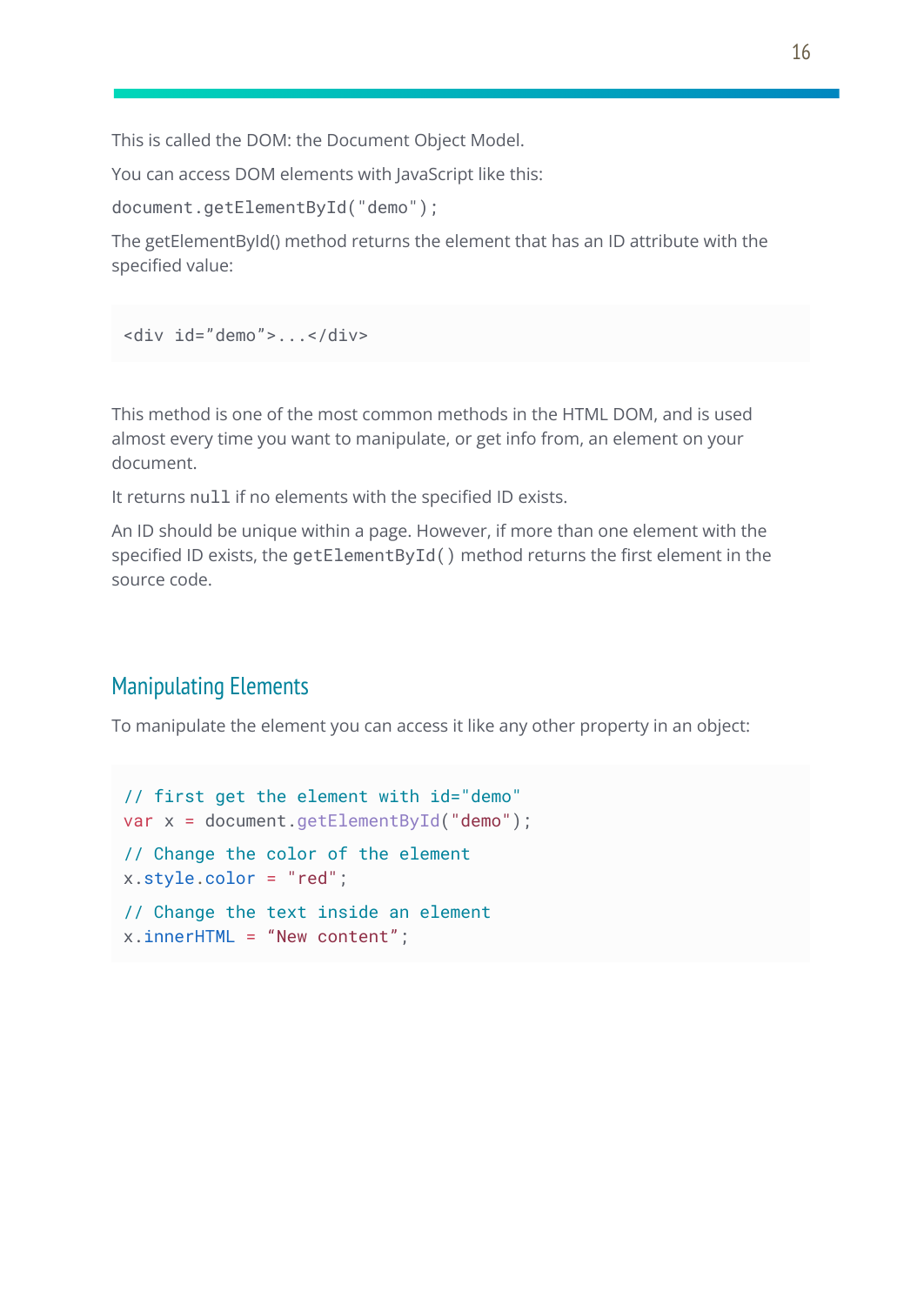# Input and Output

#### **Output:**

```
console.log("Text"); Prints "Text" on the console.
document.write("Text"); Writes "Text" into the HTML file.
document.getElementById("demo").innerHTML = "Text"
                                Writes "Text" into element with id="demo"
alert("Text"); Displays a popup that says "Text".
```
#### **Input:**

```
var person = prompt("Please enter your name", "Harry Potter");
```
Shows a popup that says "Please enter your name" and has a text field that saves the value into the variable person. If no text input is given, it uses the default "Harry Potter".

In web development, input is usually done with forms, which is not part of this course.

## JavaScript and HTML Events

HTML events are "things" that happen to HTML elements.

An HTML event can be something the browser does, or something a user does.

Here are some examples of HTML events:

- An HTML web page has finished loading
- An HTML input field was changed
- An HTML button was clicked

Often, when events happen, you may want to do something.

JavaScript lets you execute code when events are detected.

The **addEventListener()** method is a built-in function in JavaScript which takes the event to listen for, and a second argument to be called whenever the described event gets fired. Any number of event handlers can be added to a single element without overwriting existing event handlers.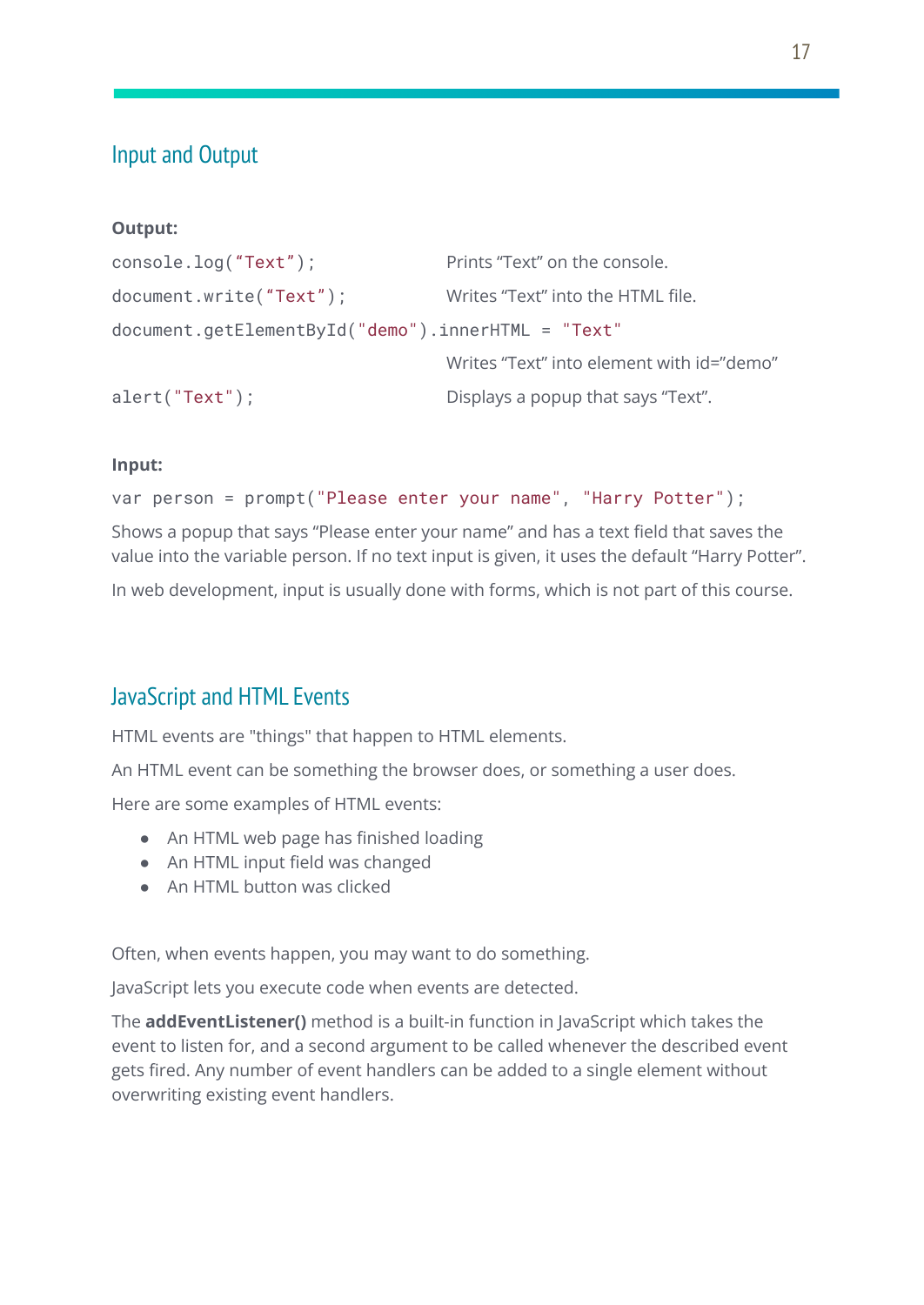```
element.addEventListener(event, function);
```
event : event can be any valid JavaScript event like 'click'. Have a look at all HTML DOM events you can target: [https://www.w3schools.com/jsref/dom\\_obj\\_event.asp](https://www.w3schools.com/jsref/dom_obj_event.asp)

function : specifies the function to run when the event occurs. This function does not need a name, it is automatically invoked (called) when the event becomes true.

#### **Example:**

```
<body>
 <button id="myBtn">Click here</button>
 <h1 id="text">Some text</h1>
 <script>
   function putNewText() {
        document.getElementById("text").innerHTML = "Now there is
some new text in the h1";
    }
   document.getElementById("myBtn")
            .addEventListener("click", putNewText());
 </script>
</body>
```
# **Advanced Topics (Optional Knowledge)**

#### Anonymous Functions

If you want to pass a function as a parameter (like putNewText() in the example above), there is also a shorter way to do that.

You could also write the example above like this: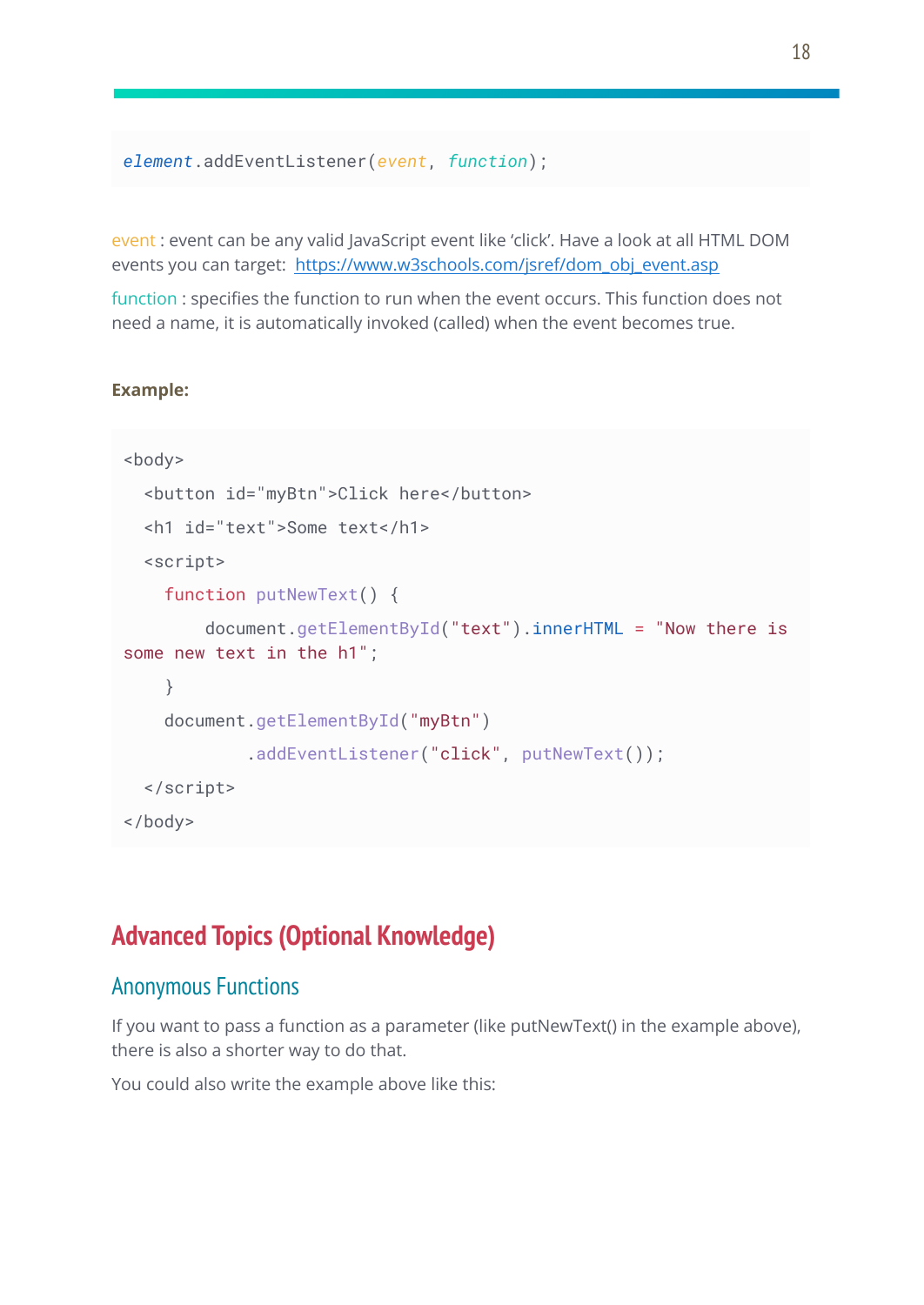```
document.getElementById("myBtn")
        .addEventListener("click", function() {
            document.getElementById("text").innerHTML = "Now there
is some new text in the h1";
        });
```
This way we didn't define a function first and then use it, but we are defining it where we pass it as a parameter. This is called an anonymous function.

It is called "anonymous", because this way we cannot call this method at any other place, because it does not have a name.

You could also say it doesn't *need* a name because it is not meant to be called anywhere outside its context.

#### Classes

Classes can be seen as useful templates or blueprints to create new objects with predefined properties.

You use the keyword class to create a class and always add a constructor method. (By convention classes are named using PascalCase.)

```
class Person {
  constructor(name, age, city) {
   this.name = name;
   this.age = age;
   this.city = city;
  }
}
```
Now, in order to create a new object with the properties of name, age and city we can use the new keyword:

```
var p1 = new Person("Martha", 40, "London");
var p2 = new Person("Joe", 18, "NYC");
```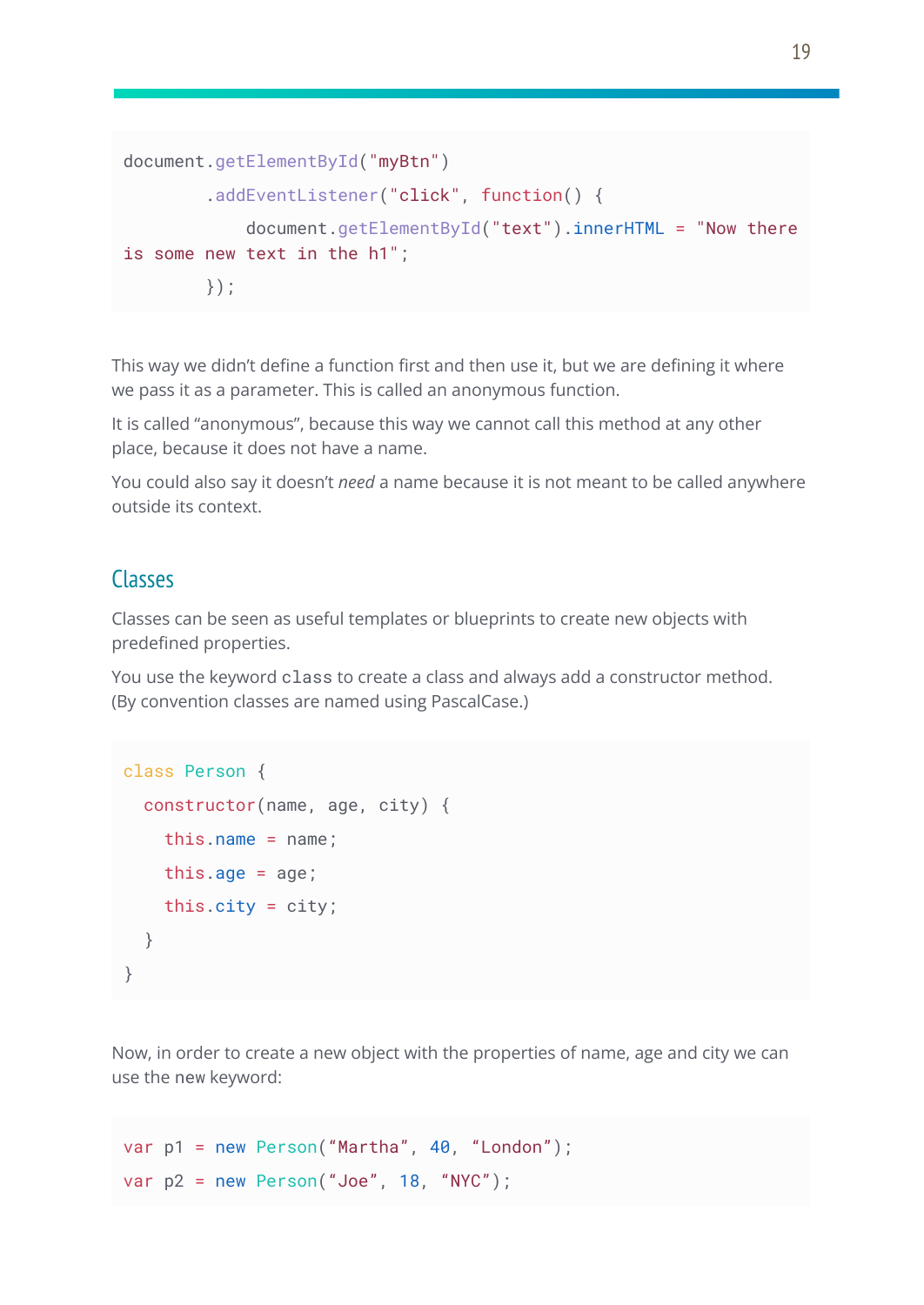Each will create a new object. The first one (p1) will look like this:

```
var p1 = \{name : "Martha",
   age : 40,
   city : "London"
}
```
A class is really a type of function, but instead of using the keyword function to define it, we use the keyword class and the properties are assigned inside a constructor() method.

The constructor method is called each time the class object is initialized with the keyword new.

## The 'this' Keyword

In JavaScript, the thing called this is the object that "owns" the code.

The value of this, when used in an object, is the object itself.

```
var person = \{firstName: "John",
 lastName : "Doe",
 id : 5566,
 fullName : function() {
   return this.firstName + " " + this.lastName;
  }
};
```
In a function definition, this refers to the 'owner' of the function. In the example above, this is the 'person' object that "owns" the fullName function. In other words, this.firstName means the firstName property of this object.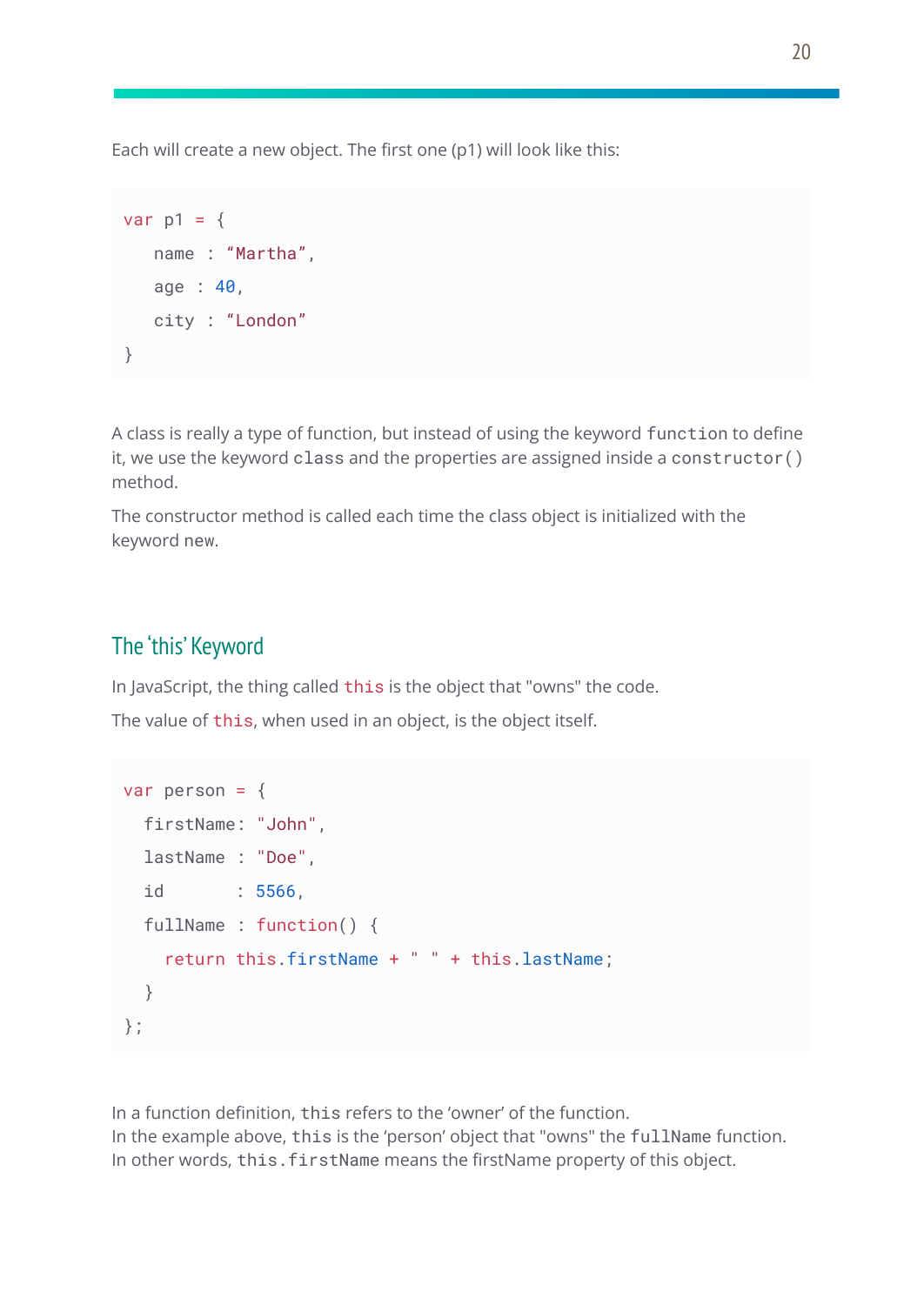In JavaScript this keyword refers to the object it belongs to. It has different values depending on where it is used:

- In a method, this refers to the owner object.
- Alone, this refers to the global object.
- In a function, this refers to the global object.
- In an HTML event, this refers to the element that received the event.

## Object-Oriented Programming

In JavaScript we usually do *imperative programming*. This means, we define functions, and then call them, and the code gets executed statement by statement from top to bottom.

Object-oriented programming (OOP) is a different programming paradigm. Here, we create classes, object instances of these classes, and call their methods.

In JavaScript, you can use both and mix them.

Examples for languages that are completely object-oriented are Java, C++ and TypeScript (a "dialect" of JavaScript).

As soon as you use classes, you use object-oriented programming.

The concept of object-oriented programming is quite complex and not easy to understand. Deep knowledge of OOP is not part of this course. Don't worry if you don't understand the concept.

You can become an excellent JavaScript developer and still avoid object-oriented programming. ;-)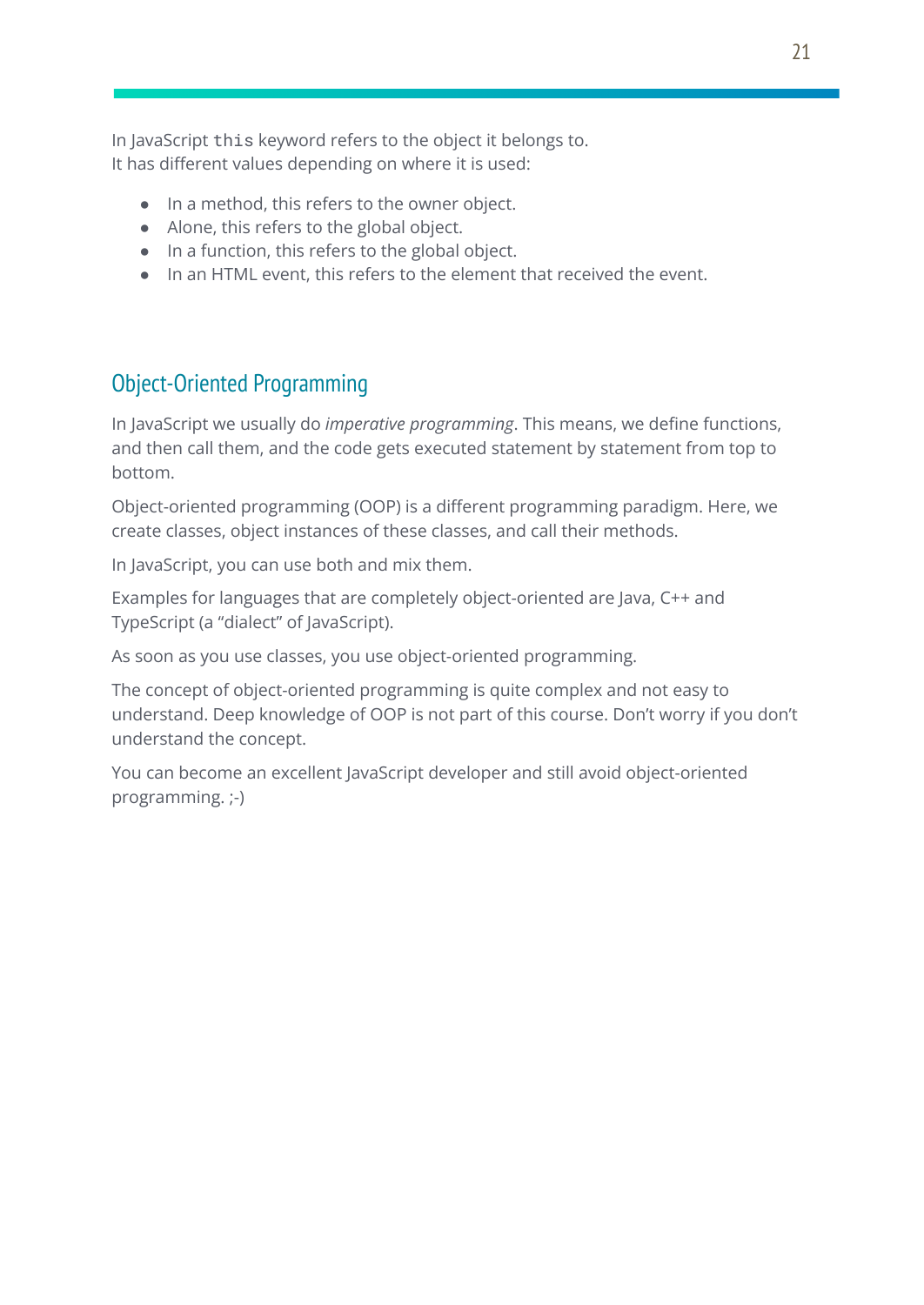# **Glossary**

| $console.log()$ ;    | writes to the console                                                                                    |
|----------------------|----------------------------------------------------------------------------------------------------------|
| $document.write()$ ; | writes an HTML expression to the webpage                                                                 |
| $alert()$ ;          | displays an alert box with a specified<br>message                                                        |
| $prompt()$ ;         | displays a dialog box that prompts the visitor<br>for input                                              |
| var                  | Declares a variable                                                                                      |
| let                  | Declares a variable (with Block Scope -<br>optional knowledge)                                           |
| const                | Declares a variable (with Block Scope -<br>optional knowledge)                                           |
| for                  | Declares a for loop                                                                                      |
| while                | Declares a while loop                                                                                    |
| if                   | Specifies a block of code to be executed if a<br>condition is true                                       |
| else if              | Specifies a block of code to be executed if<br>above conditions are false and a new<br>condition is true |
| else                 | Specifies a block of code to be executed if all<br>previous conditions are false.                        |
| break                | ends the execution of the loop                                                                           |
| length               | Returns the number of elements in an array<br>or the number of characters in a string                    |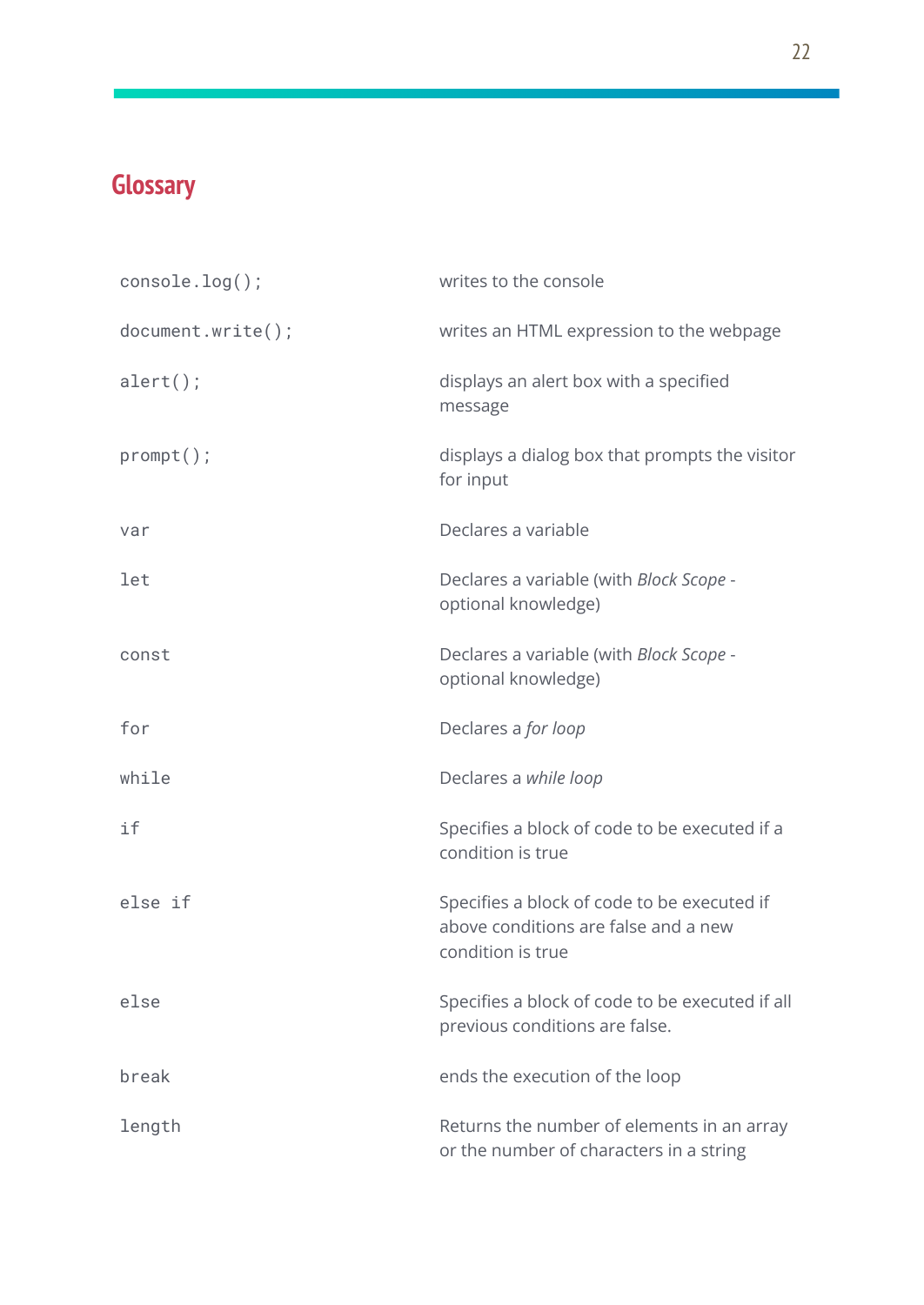| function                    | Declares a function                                                                                                                                                                                      |
|-----------------------------|----------------------------------------------------------------------------------------------------------------------------------------------------------------------------------------------------------|
| return                      | The return statement stops the execution of<br>a function and returns a value from that<br>function.                                                                                                     |
| parseInt()                  | takes a string and returns an integer (whole<br>number)                                                                                                                                                  |
| Math.random()               | returns a random number between 0<br>(inclusive) and 1 (exclusive)                                                                                                                                       |
| Math.floor()                | rounds a number downwards to the nearest<br>integer (whole number), and returns the<br>result.                                                                                                           |
| Math.ceil()                 | Rounds a number up to the next higher<br>integer (whole number), and returns the<br>result.                                                                                                              |
| Math.PI                     | returns the number Pi $(\pi)$                                                                                                                                                                            |
| this                        | refers to the object it belongs to                                                                                                                                                                       |
| DOM - Document Object Model | All tags of an HTML document as one big,<br>nested JavaScript object.                                                                                                                                    |
| push()                      | The push() method adds a new element to<br>(the end of) an array.                                                                                                                                        |
| pop()                       | The pop() method removes the last element<br>from an array                                                                                                                                               |
| null                        | In JavaScript null is meant to be "nothing".<br>Unfortunately, in JavaScript, the data type of<br>null is an object.<br>(You can consider it a bug in JavaScript that<br>the type of null is an object.) |
|                             | Therefore <i>undefined</i> and <i>null</i> are equal in<br>value (empty) but different in type (undefined<br><> object).                                                                                 |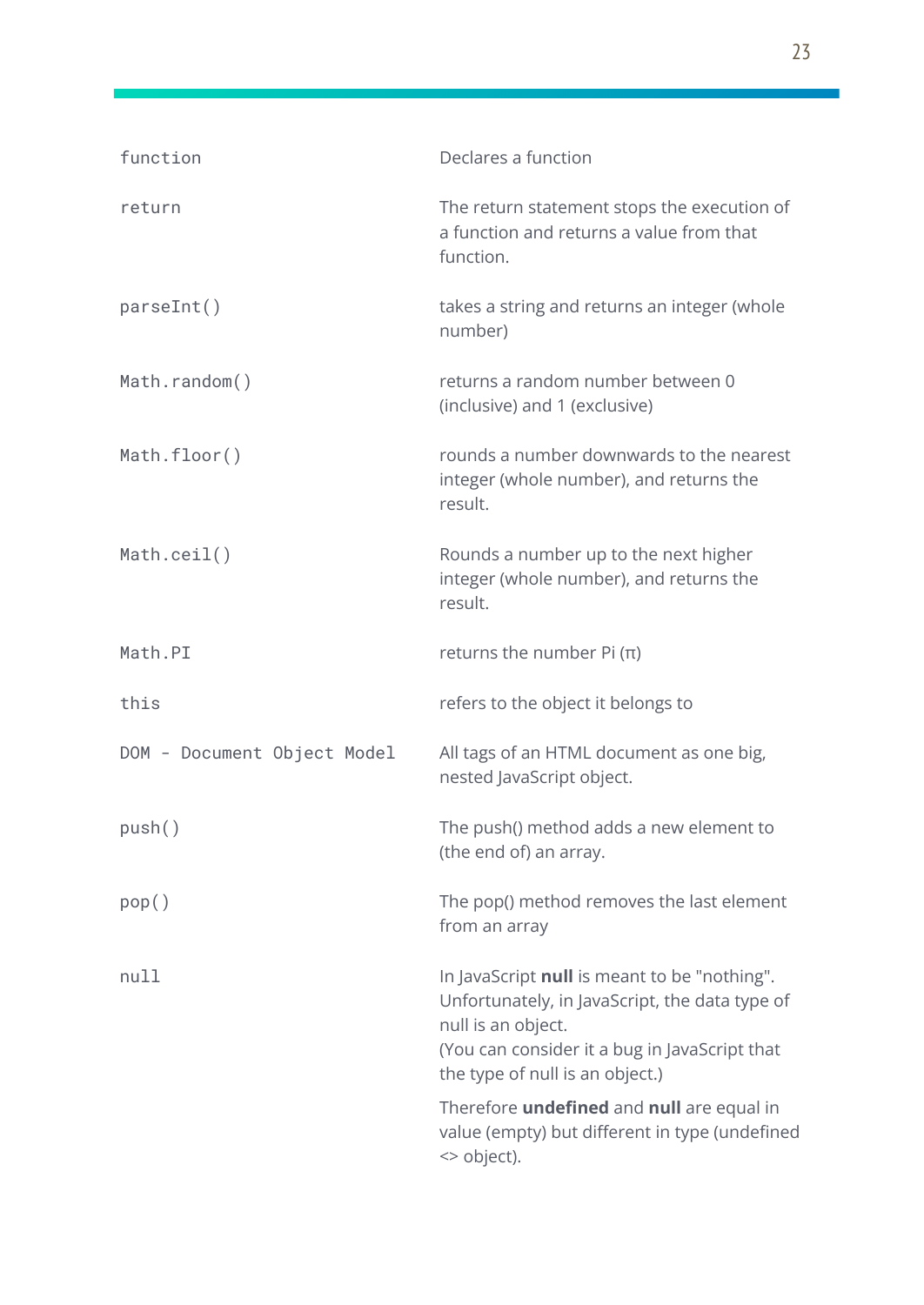| undefined          | A variable without a value, has the value<br>undefined. The type is also undefined.                                                        |
|--------------------|--------------------------------------------------------------------------------------------------------------------------------------------|
| <b>NaN</b>         | "Not a Number"                                                                                                                             |
| class              | keyword to create a class                                                                                                                  |
| construction()     | method (function) that is called each time the<br>class object is initialized                                                              |
| new                | creates a new object by executing the<br>constructor function of the addressed class                                                       |
| substr()           | extracts parts of a string, beginning at<br>the character at the specified position,<br>and returns the specified number of<br>characters. |
| document           | name of the object that represents your<br>webpage                                                                                         |
| getElementById()   | addresses an HTML element by its ID                                                                                                        |
| innerHTML          | addresses the inner HTML of the specified<br>element                                                                                       |
| addEventListener() | attaches an event handler to the specified<br>element                                                                                      |